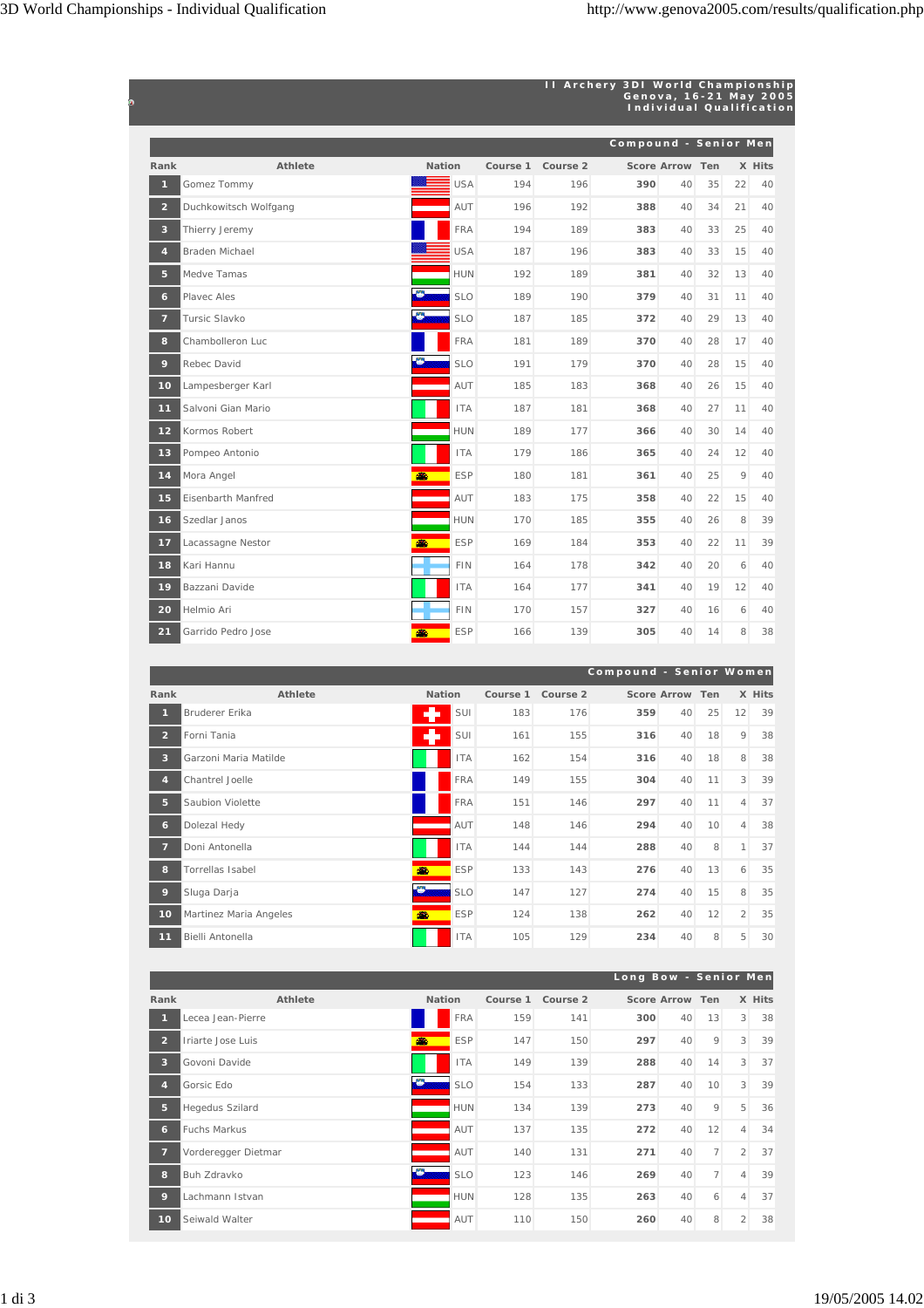| 11 | Nunlist Kurt         |    | SUI        | 138 | 118 | 256 | 40 | 8              | $\overline{2}$ | 36 |
|----|----------------------|----|------------|-----|-----|-----|----|----------------|----------------|----|
| 12 | Leslie Bill          |    | <b>USA</b> | 133 | 123 | 256 | 40 | $\overline{4}$ | $\mathbf{1}$   | 36 |
| 13 | Bianchi Giuseppe     |    | <b>ITA</b> | 137 | 116 | 253 | 40 | $\overline{7}$ | $\overline{2}$ | 34 |
| 14 | Redding Ken          |    | <b>USA</b> | 108 | 141 | 249 | 40 | $\overline{7}$ | $\overline{2}$ | 35 |
| 15 | Jimenez Angel        | æ. | <b>ESP</b> | 127 | 114 | 241 | 40 | 9              | $\circ$        | 35 |
| 16 | Jesenovec Lovre      | O  | <b>SLO</b> | 105 | 128 | 233 | 40 | 10             | $\mathbf{3}$   | 30 |
| 17 | Teppo Ular           |    | <b>EST</b> | 114 | 119 | 233 | 40 | 3              | $\circ$        | 34 |
| 18 | Nahoczki Peter       |    | <b>HUN</b> | 120 | 109 | 229 | 40 | 8              | 3              | 35 |
| 19 | Fiocco Thierry       |    | <b>FRA</b> | 115 | 113 | 228 | 40 | 6              | $\overline{2}$ | 32 |
| 20 | Gatti Giuseppe Ivano |    | <b>ITA</b> | 105 | 121 | 226 | 40 | 3              | 1              | 36 |
| 21 | Kocis Ferdinand      | ு  | <b>SVK</b> | 113 | 105 | 218 | 40 | 8              | $\overline{4}$ | 29 |
| 22 | Amat Julio           | 盡  | <b>ESP</b> | 117 | 91  | 208 | 40 | 4              | $\overline{2}$ | 31 |
| 23 | <b>Talmar Siim</b>   |    | <b>EST</b> | 73  | 97  | 170 | 40 | 5              | $\mathbf{1}$   | 26 |

|                 |                      |               |            |          |          | Long Bow - Senior Women |                 |                |                |        |
|-----------------|----------------------|---------------|------------|----------|----------|-------------------------|-----------------|----------------|----------------|--------|
| Rank            | Athlete              | <b>Nation</b> |            | Course 1 | Course 2 |                         | Score Arrow Ten |                |                | X Hits |
| 1               | Sangenis Gloria      | æ             | <b>ESP</b> | 135      | 128      | 263                     | 40              | 8              | $\mathbf{3}$   | 35     |
| $\overline{2}$  | Ramos Daniele        |               | <b>FRA</b> | 121      | 139      | 260                     | 40              | 6              | $\circ$        | 37     |
| $\mathbf{3}$    | Garrido Encarnacion  | 盡             | <b>ESP</b> | 127      | 132      | 259                     | 40              | 5              | $\mathbf{1}$   | 36     |
| $\overline{4}$  | Barbaro Giulia       |               | <b>ITA</b> | 146      | 107      | 253                     | 40              | $\overline{7}$ | $\mathbf{3}$   | 37     |
| 5 <sup>5</sup>  | Tanko Zita           |               | <b>HUN</b> | 100      | 104      | 204                     | 40              | 5              | $\Omega$       | 31     |
| $\mathbf{6}$    | Rozmanec Darja       |               | <b>SLO</b> | 101      | 94       | 195                     | 40              | 4              | $\overline{2}$ | 30     |
| $\overline{7}$  | Storai Paola         |               | <b>ITA</b> | 100      | 93       | 193                     | 40              | $\overline{4}$ | $\overline{2}$ | 31     |
| 8               | Virula Katrin        |               | <b>EST</b> | 103      | 85       | 188                     | 40              | 1              | $\Omega$       | 30     |
| 9               | Gruden Ana           |               | <b>SLO</b> | 67       | 105      | 172                     | 40              | $\overline{4}$ | $\circ$        | 25     |
| 10 <sup>1</sup> | Kastelic Irena       |               | <b>SLO</b> | 109      | 56       | 165                     | 40              | 4              | $\Omega$       | 26     |
| $11$            | Vorderegger Karin    |               | AUT        | 78       | 82       | 160                     | 40              | 1              | $\circ$        | 25     |
| 12              | Braida Tania         |               | <b>ITA</b> | 84       | 72       | 156                     | 40              | 1              | $\mathbf{1}$   | 26     |
| 13              | Tasi Zsuzsa          |               | <b>HUN</b> | 68       | 72       | 140                     | 40              | 4              | 1              | 21     |
| 14              | Wallensteiner Andrea |               | AUT        | 71       | 69       | 140                     | 40              | 3              | $\circ$        | 22     |

|                 |                     |               |            |          |          |     | Recurve - Senior Men |    |                |        |
|-----------------|---------------------|---------------|------------|----------|----------|-----|----------------------|----|----------------|--------|
| Rank            | Athlete             | <b>Nation</b> |            | Course 1 | Course 2 |     | Score Arrow Ten      |    |                | X Hits |
| $\mathbf{1}$    | Jonsson Eric        |               | <b>SWE</b> | 182      | 184      | 366 | 40                   | 26 | 12             | 40     |
| 2 <sup>2</sup>  | Seimandi Giuseppe   |               | <b>ITA</b> | 173      | 185      | 358 | 40                   | 25 | 5              | 40     |
| $\overline{3}$  | Gouriou Alain       |               | <b>FRA</b> | 176      | 175      | 351 | 40                   | 21 | 12             | 39     |
| 4               | Grouard Ludovic     |               | <b>FRA</b> | 170      | 179      | 349 | 40                   | 22 | 6              | 40     |
| 5               | Pittaluga Fabio     |               | <b>ITA</b> | 165      | 173      | 338 | 40                   | 21 | 6              | 40     |
| $\epsilon$      | Natlacen Andrej     |               | <b>SLO</b> | 161      | 172      | 333 | 40                   | 18 | $\overline{7}$ | 39     |
| 7               | Bellotti Daniele    |               | <b>ITA</b> | 165      | 165      | 330 | 40                   | 15 | $\overline{4}$ | 39     |
| 8               | Linhart Christian   |               | AUT        | 158      | 156      | 314 | 40                   | 18 | $\overline{4}$ | 37     |
| 9               | Steinke Kenton      |               | <b>USA</b> | 162      | 147      | 309 | 40                   | 16 | 6              | 38     |
| 10 <sub>1</sub> | Kerschbacher August |               | AUT        | 154      | 155      | 309 | 40                   | 12 | 5              | 39     |
| 11              | Varga Laszlo        |               | <b>HUN</b> | 160      | 149      | 309 | 40                   | 16 | 3              | 38     |
| 12              | Libiseller Eckhard  |               | AUT        | 157      | 148      | 305 | 40                   | 13 | $\overline{2}$ | 39     |
| 13              | Podrzaj Marjan      |               | <b>SLO</b> | 155      | 146      | 301 | 40                   | 11 | 6              | 39     |
| 14              | Lorenz Jordi        |               | <b>ESP</b> | 144      | 152      | 296 | 40                   | 15 | 7              | 37     |
| 15              | Young Scott         |               | <b>USA</b> | 149      | 145      | 294 | 40                   | 13 | 5              | 38     |
| 16              | Spergel Lajos       |               | <b>HUN</b> | 137      | 148      | 285 | 40                   | 10 | 3              | 38     |
| 17              | <b>Toth Jozsef</b>  |               | <b>HUN</b> | 134      | 138      | 272 | 40                   | 8  | $\mathbf{1}$   | 38     |
| 18              | Sota Carlos         |               | <b>ESP</b> | 138      | 117      | 255 | 40                   | 10 | 3              | 35     |
| 19              | Sanchez Jose Luis   |               | <b>ESP</b> | 129      | 123      | 252 | 40                   | 5  | $\Omega$       | 34     |
| 20              | Hansman Maario      |               | <b>EST</b> | 110      | 120      | 230 | 40                   | 6  | $\overline{2}$ | 34     |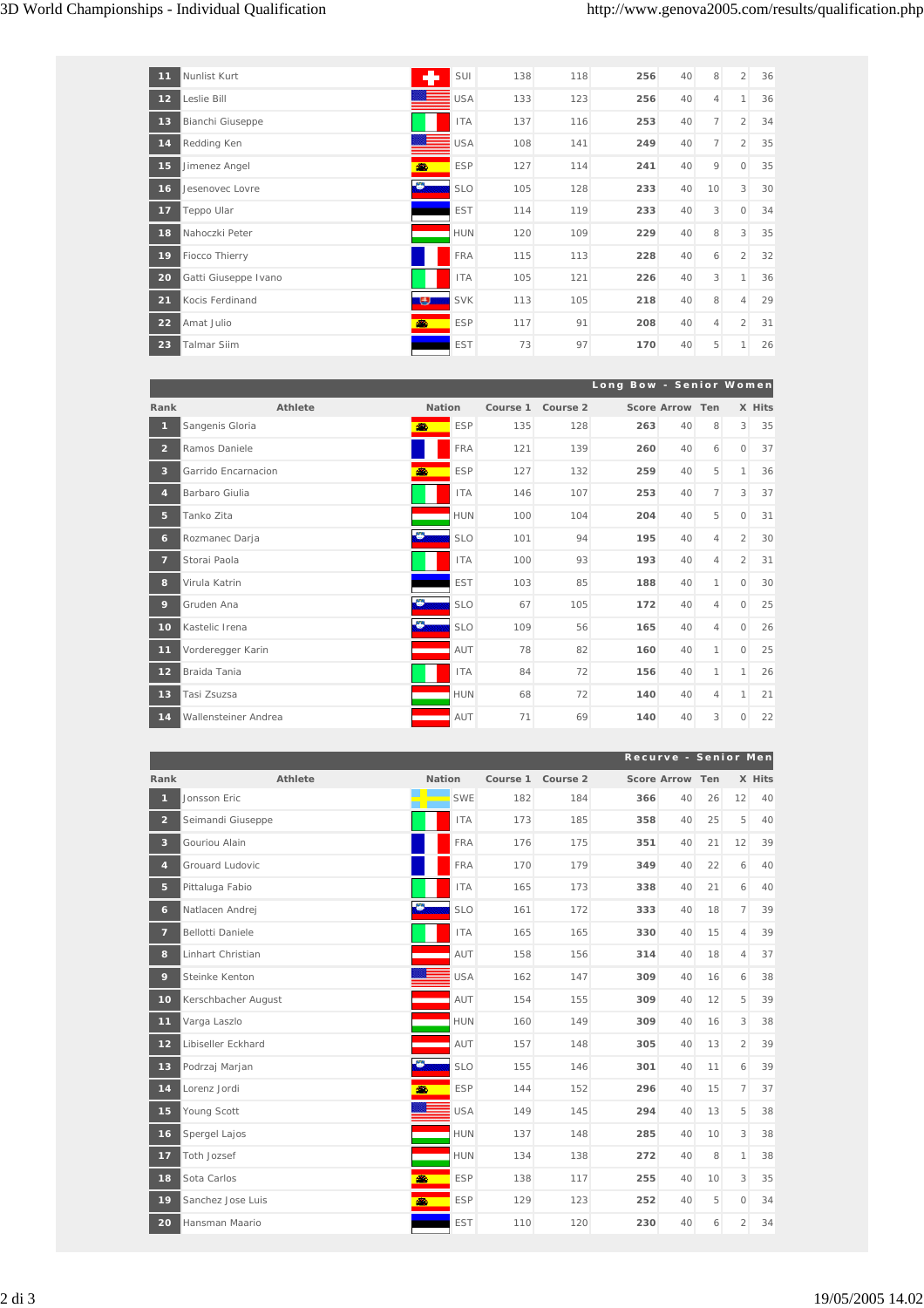| 21                      | Rebane Rein           | <b>EST</b>    | 114      | 101      | 215                    | 40              | $\overline{2}$ | $\mathbf{1}$            | 32     |
|-------------------------|-----------------------|---------------|----------|----------|------------------------|-----------------|----------------|-------------------------|--------|
|                         |                       |               |          |          |                        |                 |                |                         |        |
|                         |                       |               |          |          | Recurve - Senior Women |                 |                |                         |        |
| Rank                    | <b>Athlete</b>        | <b>Nation</b> | Course 1 | Course 2 |                        | Score Arrow Ten |                |                         | X Hits |
| 1                       | Linhart Reingild      | AUT           | 162      | 154      | 316                    | 40              | 15             | $\overline{4}$          | 38     |
| $\overline{2}$          | Bonini Roberta        | <b>ITA</b>    | 143      | 137      | 280                    | 40              | 7 <sup>1</sup> | $\overline{2}$          | 38     |
| $\overline{\mathbf{3}}$ | Perrinel Francoise    | <b>FRA</b>    | 128      | 149      | 277                    | 40              | 9              | $\mathbf{1}$            | 38     |
| $\overline{4}$          | <b>Girard Michele</b> | <b>FRA</b>    | 128      | 137      | 265                    | 40              | $\overline{7}$ | 3                       | 37     |
| 5                       | Cappelletti Arianna   | <b>ITA</b>    | 129      | 126      | 255                    | 40              | 5              | $\overline{\mathbf{3}}$ | 37     |
| 6                       | Tarrisse Aurore       | <b>FRA</b>    | 120      | 126      | 246                    | 40              | 6              | $\mathcal{L}$           | 36     |
| $\overline{7}$          | Podgorsek Stasa       | <b>SLO</b>    | 118      | 125      | 243                    | 40              | 9              | $\overline{4}$          | 33     |
| 8                       | Marchetti Lucia       | <b>ITA</b>    | 119      | 124      | 243                    | 40              | 6              | $\overline{3}$          | 33     |
| 9                       | Beric Karmen          | <b>SLO</b>    | 124      | 118      | 242                    | 40              | $\overline{2}$ | $\overline{2}$          | 35     |
| 10                      | Perez-botran Begonia  | <b>ESP</b>    | 110      | 126      | 236                    | 40              | 7 <sup>1</sup> | $\overline{2}$          | 33     |
| $11$                    | Santelj Irena         | <b>SLO</b>    | 109      | 95       | 204                    | 40              | 3              | $\mathbf{1}$            | 33     |
| $12$                    | Torres Olga           | <b>ESP</b>    | 81       | 97       | 178                    | 40              | 3              | $\mathbf{1}$            | 29     |



**Data & Graphics: Net Tech s.r.l.**